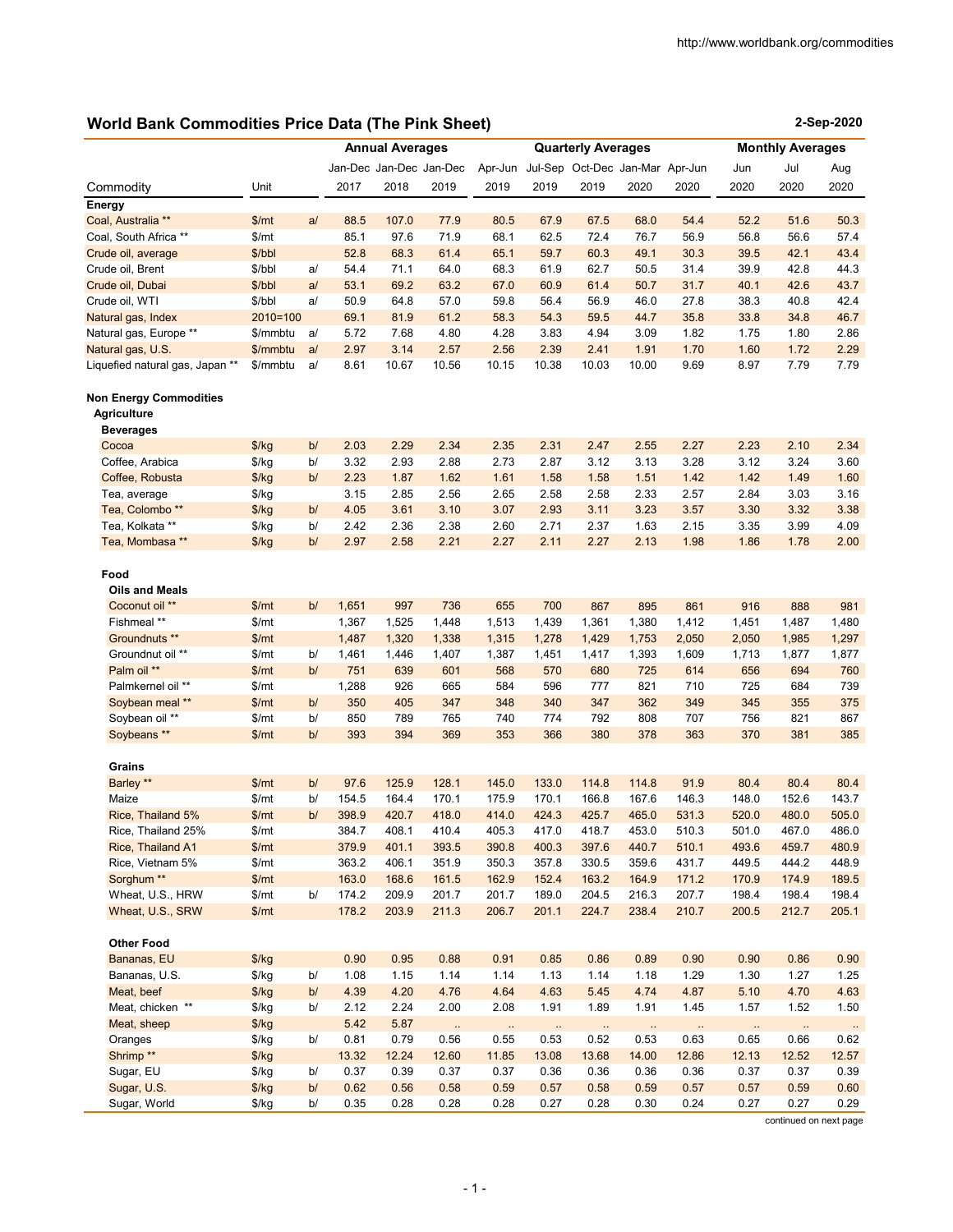## **World Bank Commodities Price Data (The Pink Sheet)**

| <b>World Bank Commodities Price Data (The Pink Sheet)</b>                         |                  |                        |                |                        |                         |                |                |                                 |                         | 2-Sep-2020     |                |                |                |
|-----------------------------------------------------------------------------------|------------------|------------------------|----------------|------------------------|-------------------------|----------------|----------------|---------------------------------|-------------------------|----------------|----------------|----------------|----------------|
|                                                                                   |                  |                        |                | <b>Annual Averages</b> |                         |                |                | <b>Quarterly Averages</b>       | <b>Monthly Averages</b> |                |                |                |                |
|                                                                                   |                  |                        |                |                        | Jan-Dec Jan-Dec Jan-Dec | Apr-Jun        |                | Jul-Sep Oct-Dec Jan-Mar Apr-Jun |                         |                | Jun            | Jul            | Aug            |
| Commodity                                                                         | Unit             |                        | 2017           | 2018                   | 2019                    | 2019           | 2019           | 2019                            | 2020                    | 2020           | 2020           | 2020           | 2020           |
|                                                                                   |                  |                        |                |                        |                         |                |                |                                 |                         |                |                |                |                |
| <b>Raw Materials</b>                                                              |                  |                        |                |                        |                         |                |                |                                 |                         |                |                |                |                |
| <b>Timber</b>                                                                     |                  |                        |                | 413.5                  |                         |                |                |                                 |                         |                |                |                |                |
| Logs, Africa<br>Logs, S.E. Asia                                                   | \$/cum<br>\$/cum | b/                     | 395.2<br>265.4 | 269.7                  | 391.9<br>273.1          | 393.4<br>270.9 | 389.1<br>277.5 | 387.6<br>273.8                  | 385.9<br>273.3          | 385.3<br>276.9 | 393.9<br>276.7 | 401.1<br>278.9 | 414.0<br>280.8 |
| Plywood                                                                           | $\phi$ /sheets   |                        | 486.9          | 494.7                  | 500.9                   | 496.9          | 508.9          | 502.3                           | 501.3                   | 507.9          | 507.5          | 511.5          | 515.0          |
| Sawnwood, Africa                                                                  | \$/cum           |                        | 617.3          | 640.0                  | 611.8                   | 615.9          | 590.4          | 616.9                           | 613.7                   | 594.8          | 599.9          | 606.8          | 629.1          |
| Sawnwood, S.E. Asia                                                               | \$/cum           | b/                     | 702.1          | 727.9                  | 695.9                   | 700.6          | 671.6          | 701.7                           | 698.1                   | 676.9          | 683.6          | 692.8          | 719.5          |
|                                                                                   |                  |                        |                |                        |                         |                |                |                                 |                         |                |                |                |                |
| <b>Other Raw Materials</b>                                                        |                  |                        |                |                        |                         |                |                |                                 |                         |                |                |                |                |
| Cotton                                                                            | $\frac{f}{g}$    | b/                     | 1.84           | 2.01                   | 1.72                    | 1.80           | 1.60           | 1.65                            | 1.64                    | 1.45           | 1.49           | 1.51           | 1.54           |
| Rubber, RSS3                                                                      | $\frac{f}{g}$    | b/                     | 2.00           | 1.57                   | 1.64                    | 1.80           | 1.56           | 1.55                            | 1.60                    | 1.36           | 1.40           | 1.48           | 1.70           |
| Rubber, TSR20                                                                     | $\frac{f}{g}$    |                        | 1.67           | 1.37                   | 1.41                    | 1.50           | 1.35           | 1.38                            | 1.34                    | 1.13           | 1.17           | 1.20           | 1.32           |
| <b>Fertilizers</b>                                                                |                  |                        |                |                        |                         |                |                |                                 |                         |                |                |                |                |
| DAP **                                                                            | \$/mt            |                        | 323.0          | 393.4                  | 306.4                   | 317.3          | 295.4          | 254.5                           | 273.5                   | 272.7          | 273.0          | 305.1          | 341.9          |
| Phosphate rock **                                                                 | \$/mt            | b/                     | 89.7           | 87.9                   | 88.0                    | 97.5           | 78.5           | 74.7                            | 72.3                    | 72.9           | 75.0           | 75.0           | 76.9           |
| Potassium chloride **                                                             | \$/mt            | b/                     | 218.2          | 215.5                  | 255.5                   | 265.5          | 265.5          | 265.5                           | 245.0                   | 221.2          | 202.5          | 202.5          | 202.5          |
| TSP**                                                                             | \$/mt            | b/                     | 283.2          | 346.7                  | 294.5                   | 302.9          | 276.3          | 259.1                           | 243.0                   | 242.7          | 240.0          | 262.2          | 276.3          |
| Urea, E. Europe **                                                                | \$/mt            | b/                     | 213.9          | 249.4                  | 245.3                   | 247.5          | 254.6          | 226.3                           | 220.3                   | 213.0          | 202.0          | 214.4          | 249.5          |
|                                                                                   |                  |                        |                |                        |                         |                |                |                                 |                         |                |                |                |                |
| <b>Metals and Minerals</b>                                                        |                  | b/                     |                |                        |                         |                |                |                                 |                         |                |                |                |                |
| Aluminum<br>Copper                                                                | \$/mt<br>\$/mt   | b/                     | 1,968<br>6,170 | 2,108<br>6,530         | 1,794<br>6,010          | 1,794<br>6,113 | 1,764<br>5,803 | 1,757<br>5,898                  | 1,691<br>5,634          | 1,498<br>5,351 | 1,569<br>5,755 | 1,644<br>6,372 | 1,737<br>6,499 |
| Iron ore                                                                          | \$/dmt           | b/                     | 71.8           | 69.8                   | 93.8                    | 100.9          | 102.1          | 88.7                            | 90.8                    | 93.9           | 103.3          | 108.5          | 121.1          |
| Lead                                                                              | \$/mt            | b/                     | 2,315          | 2,240                  | 1,997                   | 1,885          | 2,031          | 2,035                           | 1,844                   | 1,676          | 1,745          | 1,818          | 1,936          |
| <b>Nickel</b>                                                                     | \$/mt            | b/                     | 10,410         | 13,114                 | 13,914                  | 12,244         | 15,651         | 15,349                          | 12,690                  | 12,237         | 12,727         | 13,402         | 14,538         |
| Tin                                                                               | \$/mt            | b/                     | 20,061         | 20,145                 | 18,661                  | 19,774         | 17,139         | 16,693                          | 16,267                  | 15,731         | 16,838         | 17,470         | 17,650         |
| Zinc                                                                              | \$/mt            | b/                     | 2,891          | 2,922                  | 2,550                   | 2,759          | 2,350          | 2,383                           | 2,124                   | 1,968          | 2,026          | 2,177          | 2,410          |
|                                                                                   |                  |                        |                |                        |                         |                |                |                                 |                         |                |                |                |                |
| <b>Precious Metals</b>                                                            |                  |                        |                |                        |                         |                |                |                                 |                         |                |                |                |                |
| Gold                                                                              | \$/toz           | C/                     | 1,258          | 1,269                  | 1,392                   | 1,310          | 1,475          | 1,482                           | 1,583                   | 1,710          | 1,732          | 1,847          | 1,969          |
| Platinum                                                                          | \$/toz           | c/                     | 948            | 880                    | 864                     | 843            | 883            | 908                             | 902                     | 788            | 821            | 865            | 940            |
| Silver                                                                            | \$/toz           | C/                     | 17.1           | 15.7                   | 16.2                    | 14.9           | 17.1           | 17.3                            | 16.9                    | 16.3           | 17.7           | 20.6           | 27.0           |
| World Bank commodity price indices for low and middle income countries (2010=100) |                  |                        |                |                        |                         |                |                |                                 |                         |                |                |                |                |
| Energy                                                                            |                  |                        | 68.1           | 87.0                   | 76.0                    | 79.7           | 72.9           | 74.2                            | 60.5                    | 38.8           | 48.3           | 51.2           | 53.9           |
| Non Energy Commodities                                                            |                  |                        | 83.8           | 85.2                   | 81.7                    | 82.1           | 80.5           | 82.0                            | 81.3                    | 77.5           | 79.7           | 81.9           | 85.2           |
| Agriculture                                                                       |                  |                        | 87.0           | 86.7                   | 83.3                    | 83.3           | 81.6           | 85.0                            | 85.7                    | 82.0           | 83.4           | 84.0           | 86.6           |
| Beverages                                                                         |                  |                        | 83.1           | 79.1                   | 76.1                    | 75.4           | 75.5           | 79.5                            | 78.7                    | 77.5           | 77.3           | 78.4           | 85.6           |
| Food                                                                              |                  |                        | 90.2           | 90.4                   | 87.0                    | 86.3           | 85.3           | 89.5                            | 90.8                    | 86.5           | 88.3           | 88.4           | 90.0           |
| Oils and Meals                                                                    |                  |                        | 87.6           | 85.0                   | 77.5                    | 75.0           | 75.9           | 81.4                            | 84.0                    | 77.7           | 80.1           | 83.7           | 88.2           |
| Grains                                                                            |                  |                        | 80.5           | 88.8                   | 89.0                    | 90.4           | 88.0           | 88.7                            | 92.7                    | 90.6           | 88.9           | 87.4           | 87.0           |
| Other Food                                                                        |                  |                        | 102.4          | 99.1                   | 97.7                    | 97.6           | 95.1           | 100.8                           | 98.1                    | 94.3           | 98.5           | 95.5           | 95.1           |
| <b>Raw Materials</b>                                                              |                  |                        | 81.2           | 81.4                   | 78.0                    | 79.8           | 75.8           | 76.7                            | 77.0                    | 73.5           | 74.4           | 76.1           | 78.9           |
| Timber                                                                            |                  |                        | 85.6           | 88.3                   | 85.6                    | 85.9           | 83.7           | 86.2                            | 85.8                    | 84.2           | 84.8           | 85.8           | 88.4           |
| <b>Other Raw Materials</b>                                                        |                  |                        | 76.3           | 73.9                   | 69.8                    | 73.2           | 67.2           | 66.4                            | 67.3                    | 61.9           | 63.1           | 65.4           | 68.5           |
| Fertilizers                                                                       |                  |                        | 74.3           | 82.5                   | 81.4                    | 84.3           | 80.8           | 75.1                            | 71.7                    | 69.3           | 66.8           | 69.8           | 76.0           |
| <b>Metals and Minerals</b>                                                        |                  |                        | 78.2           | 82.5                   | 78.4                    | 79.6           | 78.1           | 76.7                            | 73.1                    | 69.1           | 73.7           | 79.1           | 83.5           |
| <b>Base Metals</b>                                                                |                  | $\mathsf{d}\mathsf{l}$ | 84.9           | 90.6                   | 81.6                    | 82.0           | 80.0           | 80.4                            | 75.7                    | 70.2           | 74.3           | 80.2           | 83.6           |
| <b>Precious Metals</b>                                                            |                  |                        | 97.8           | 97.2                   | 105.4                   | 98.9           | 111.5          | 112.2                           | 118.3                   | 125.6          | 128.3          | 138.4          | 152.3          |

**Notes and Abbreviations:** 

a/ Included in the energy index, b/ Included in the non-energy index, c/ Included in the precious metals index, d/ Metals and Minerals exluding iron ore.

\$ = US dollar bbl = barrel cum = cubic meter dmt = dry metric ton kg = kilogram mmbtu = million British thermal units mt = metric ton toz = troy oz<br>.. = not available \*\* = see next page "Changes in th